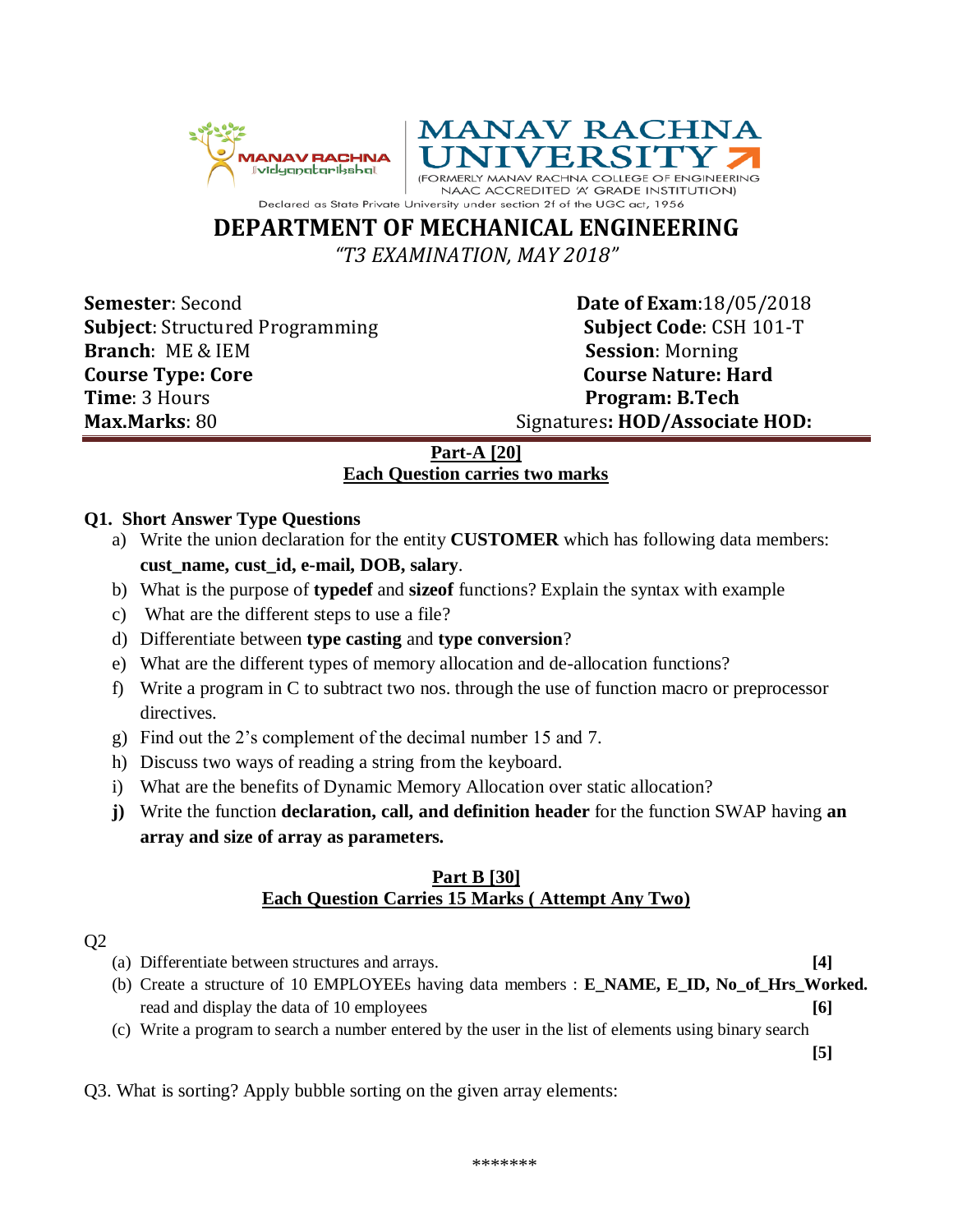#### **[ 5, 2, 9, 3, 4, 10, 1, 6 ]**

- **(a)** What is enumeration? How is enumeration represented? Give a suitable example.
- **[4] (b)** Define preprocessor directives. Explain the use of #define preprocessor directive with example. **[3]**

Q4

- **(a)** Write a program to read the details of student and then print it on the screen as well as write it to the file STUDENT.DAT **[3]**
- **(b)** Write a program in C to read a file character by character and display it simultaneously on the screen [4]
- **(c)** Differentiate Storage classes in C? **[8]**

#### **Part 'C'-[30] Each Question Carries 15 Marks ( Attempt Any Two)**

Q5:

- (a) Perform binary conversion of the following decimal numbers and also convert the output binary string to the given decimal number
	- i) **16 ii) 24 iii) 37 iv) 59** [4 ]
- (b) Write a program in C to find larger of two numbers using **conditional operator** [2.5]
- (c) Differentiate between **malloc () and calloc ()** function. [2.5]
- (d) What are bitwise and shift operators .Explain with example all the bitwise and shift operators

Q6: (a) Consider the structure:

> **struct patient { int P\_ID; int date\_of\_appointment; char name[20]; };**

- I. Declare a pointer variable of a structure. [1]
- II. Read the data members from the user. [2]
- III. Create a function **display () which accepts the structure through pointer** and displays the value of data members. [4]

(b) What is String? Discuss some of the operation that are performed on strings with example. [6] (c) Differentiate between string and character. [2]

**[8]**

[6]